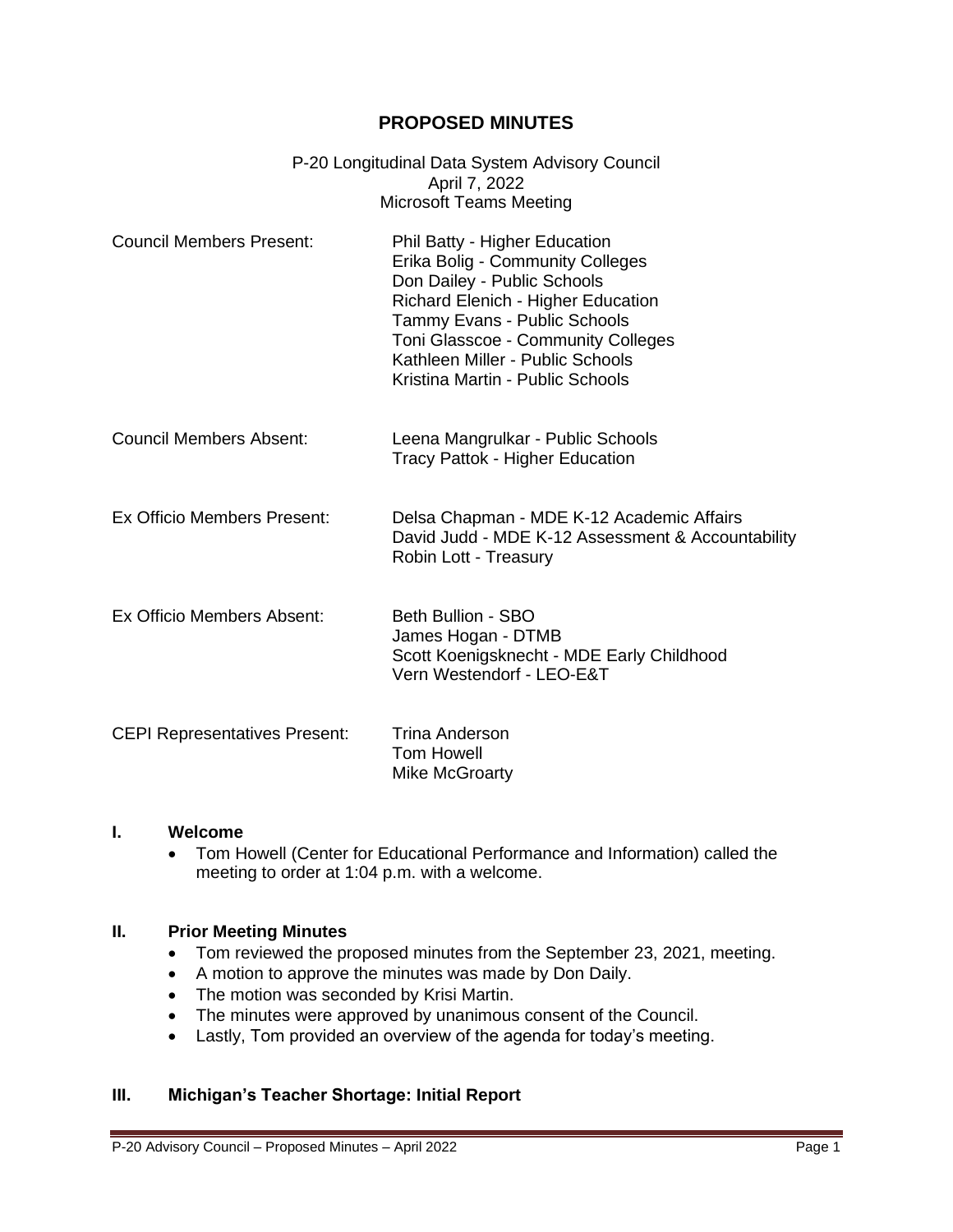# *Dr Tara Kilbride, Assistant Director for research at EPIC*

- Background Michigan Public Act 316 of 2020
	- **Educator Vacancies**
	- **Educator Retention Rates**
	- Graduates from approved, in-state teacher preparation programs
	- Regions in this state that present the highest need
- Summary of State Data Related to the Teacher Shortage
	- Supply of Teachers
	- Demand for Teachers
	- Capacity of the Teacher Supply to Meet the Demand
- Baseline Analyses: Teacher Vacancies, Retention, and Preparation
	- Fall REP reported out of 81,700 total teaching FTEs, 98.9% were permanently filled, 1.1% were vacant. This is about 1 teaching vacancy per district.
	- **EXECT** There are more teachers with temporary credentials each year. This could be due to districts successfully recruiting and training new teachers from their existing support staff.
	- There are more certified out-of-field teachers than there are non-certified long-term substitutes.
	- **■** In 2017-18, 2018-19 and 2019-20, more teachers entered the profession each year than exited. In 2020-21, the opposite was true.
	- **Prior to pandemic, between-district transfer rates increased for several** years in every region of the state.
	- **In 2019-20, teaching certificate renewal/progression rates were higher in** some areas than others.
	- **EXECT** Certificate renewal rates for teachers of color decreased throughout much of the last decade but have been improving in recent years.
	- Teacher participation Following several years of decreasing enrollment in postsecondary teacher preparation programs, enrollment rates have started to increase. The number of newly certified teachers has followed a similar overall trend, through patterns vary by subject area and educational setting.
- Recommendations: Data Collection for Future Comprehensive Reports
	- Data recommendations: Teacher Vacancies
		- **EXEDENT** Improve reporting of vacancies, temporary placements and longterm substitutes.
		- **■** Incorporate additional existing MDE data into researcher datasets.
		- Consider integrating data about job postings, job applicants and substitute teachers from external resources.
		- Supplement administrative data with surveys about districts' responses to vacancies and reasons for job openings.
	- Data Recommendations: Recruitment and Retention
		- **EXEDEE Improve reporting of employee exit reasons, reevaluate** categories, and update if necessary to match district needs and common reporting standards.
		- Consider incorporating data from Michigan's Office of Retirement Services, Treasury Department and/or Unemployment Insurance Agency.
		- Supplement administrative data with new and existing survey data about factors that affect recruitment and retention.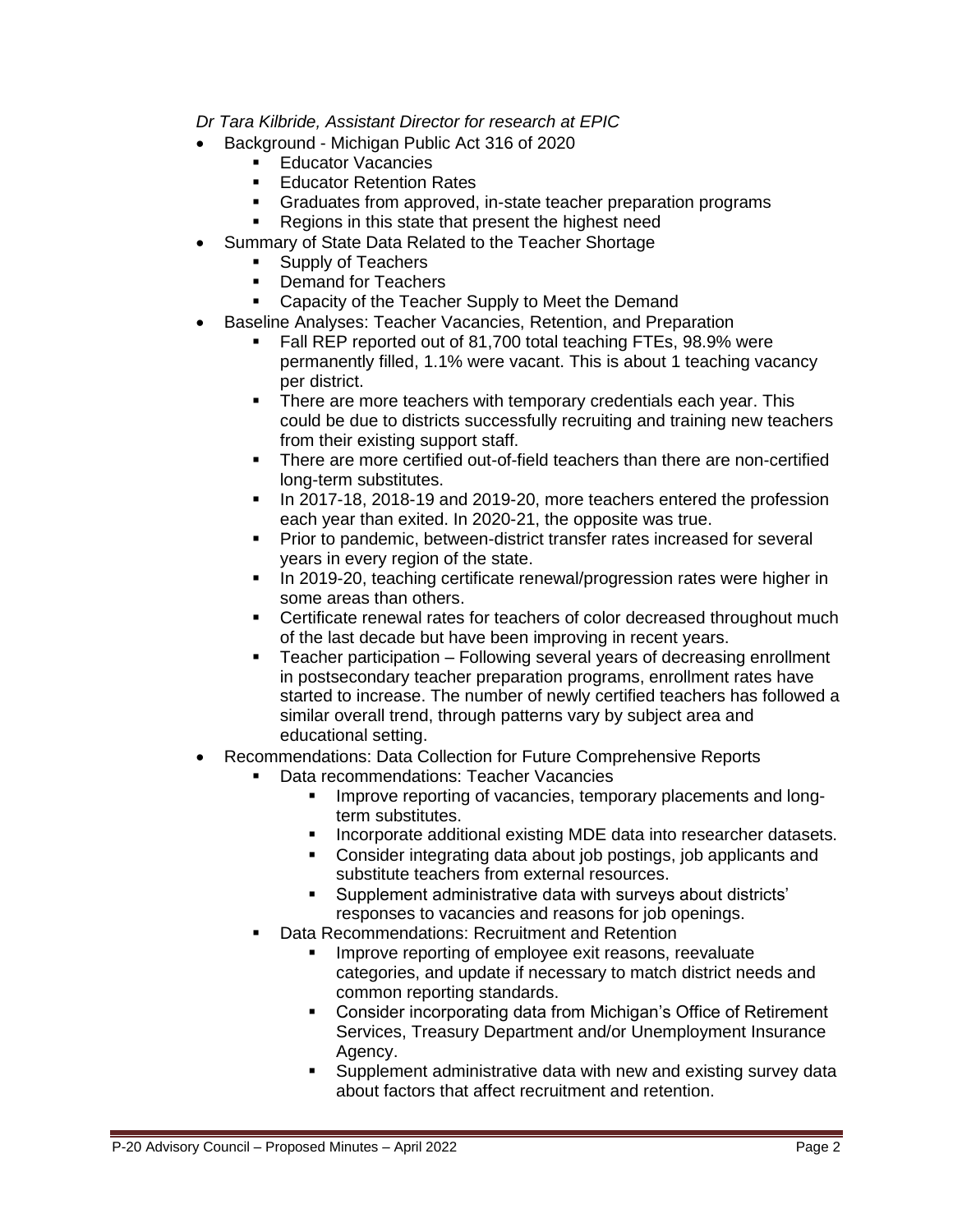- Data Recommendations: Teacher Preparation
	- **E** Establish links between and available data sources.

### **IV. Michigan Integrated Continuous Improvement Plan (MICIP)**

- *Dr. Theresa Nugent, MICIP Lead, MDE*
- Overview of Process
- MICIP Mindset
	- Continuous Improvement
	- Whole Child
	- Systems Thinking
- MICIP is focused at the District Level
	- **The Continuous Improvement Team is formed, composed of district,** school and community personnel.
	- The CI Team engages in "Access Needs" process, first considering district-wide data then looking at the same data from the schools
	- The CI Team develops the district CI Plan with goals, strategies and activities and assigns these to schools based on needs assets and readiness.
	- The schools identify their individual plans based on the assignment and the district and schools collaboratively implement, monitor, adjust and evaluate the plan.
- Benefits of MICIP
- Prepopulated Data
	- MISchool Data
	- District Data
	- **Fidex**
	- Munetrix
- Demo

### **V. CEPI Data in Action – Leveraging the Teacher to Student Data Link (TSDL)**

*Mike McGroarty, Director of the Office for Analytics and Reporting Heather Handley, Longitudinal Data Unit Manager Matt Drake, Senior Analyst*

- **Background** 
	- **•** There is a growing interest in data driven program evaluation and ensuring that collected data is utilized appropriately.
	- **EXECT** Interest in TSDL data because of its course level information.
	- Combining TSDL data with other data sets provides insight.
- TSDL as a bridge for new analysis
- Initial findings
	- Data Limitations
		- TSDL student populations have changed over time.
		- Vast majority of teachers have Effective or Highly Effective ratings.
		- Student assessment scores are a factor in Effectiveness ratings.
		- Missing assessment data from 2019-20 due to pandemic.
- Implications for the future